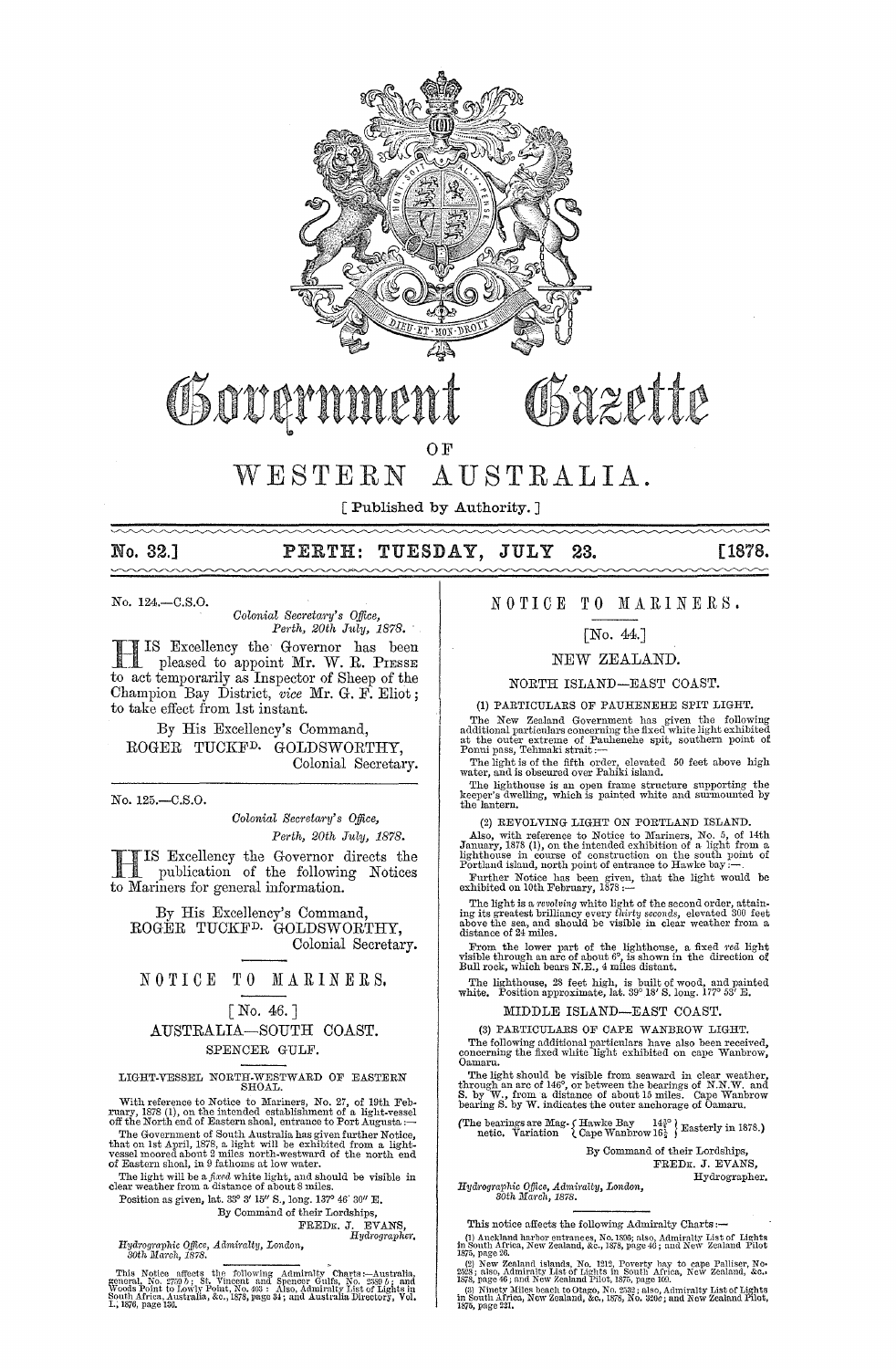# NOTICE TO MARINERS.

### [No. 54.] NEW ZEALAND. ~IIDDLE ISLAND-WEST COAST.

INTENDED ALTERATIONS IN HARBOUR LIGHTS, GREY RIVER ENTRANCE. Information 110S been received, that it is intended to make the following alterations in the harbour lights exhibited at Grey River entrullce:- On the South shore of the river, there will be exhibited 2 fixed

red lights, instead of one fixed red and white as at present. A fixed green light will also be shown from the extremity of the harbor works in progress there.<br>
have a fixed on the North shore of the river, the harbor light

TIDAL SIGNALS.

Also, that consequent on the shifting of the channel of Grey river, a flagstaff has been temporarily placed on the South shore, from which, tidal signals will be shown and the depth of water indicated.<br>By Command of their

By Command of their Lordships,<br>
FREDE. J. EVANS,<br> *Hydrographer.* 

Hydrographic Office, Admiralty, London, any argument to the April, 1878.<br>This Notice affects the following Admiralty Charts :—New Zealand<br>islands, No. 1912; and Waiau river to Cape Fonlwind, No. 2901: Also,<br>Admiralty List

No. 122.-C.S.0.

*Oolonial SeC)'eta1'Y's Office, Perth, 15th July, 1878.* 

**HIS Excellency the Governor is pleased to**<br>direct, that during the absence on leave<br>of the Honorable MALGOLM FRASER, from the of the Honorable MALCOLM FRASER, from the Colony, the duties of the Surveyor General and the Commissioner of Crown Lands will be carried on by the Colonial Secretary.

By His Excellency's Command, ROGER TUCKFD. GOIJDSWORTHY, Colonial Secretary.

No. 119.-C.S.0.

*Oolonial* Secreta~1'Y's *Office, Perth, 10th J1.ly, 1878.* 

IS Excellency the Governor has been<br>
relaxed to approve of J. G. SLADE,<br>
Francisco Registrato of Francordo Esquire, Resident Magistrate at Fremantle, exchanging duties for two months with R. FAIRBAIRN, Esquire, Resident Magistrate at Newcastle.

By His Excellency' Command, ROGER TUCKFD. GOLDSWORTHY, Colonial Secretary.

No. 115.-C.S.0.

*Oolonial Sem'etm'Y's Ojice, Petth, 8th J1,ly, 1878.* 

**THE** IS Excellency the Governor directs the publication, for general information, of the following regulations passed by the Government of New South Wales, in reference to the importation of Stud Stock.

By His Excellency's Command, ROGER TUCKFD. GOLDSWORTHY, Colonial Secretary.

[1656] Department of Lands, Sydney, 17th May, 1878.

IMPORTED STOCK ACT OF 1871.

T HE following Regulation by His Excelleucy the Governor, with the advice of the Executive Council, for carrying into effect the above Act, is hereby published for general information.

JAMES S. FARNELL.

No Stud Stock will be admitted into this Colony from any other Colony, unless a certificate, by the Chief Inspector of Stock for such other Colony, be produced to the Inspector for the Port or Crossing<br>in this Colony, at which it is proposed to introduce<br>such stock, that they are the produce of some of the<br>Australian Colonies or of New Zealand, and not of any Colony or Country outside of these Colonies.

#### *01'olvn Lands' Office, Perth, 17th June, 1878.*

**THE Government of Western Australia**<br>having established a Sericultural Farm having established a Sericultural Farm and Mulberry Plantation at Claisebrook, in the City of Perth, and brought it into good working order, desires now to let it on lease, for a term of fourteen years. The contents are about sixteen acres; well and securely fenced, planted with over four thousand mulberry trees, of which one-half are in bearing and should yield during the ensuing season over a ton weight of leaves, and this yield can soon be increased tenfold by careful culture.

The following varieties will be found in' the plantation :—Morus Alba, M. Roseleaf, M. Multicaulis, M. Japonica, M. Tartarica, M. Chinese, and some twelve others.

The buildings consist of a two-roomed cottage, and a magnanerie or worm house, 30ft. by 15ft., well built of concreted material and fitted with trays and other appliances designed and adapted for educating about fifty thousand worms at once.

The value of the silk already produced is too well known to need comment.

Offers will be received up to the 20th August next, conveyed by either letter or telegram, addressed to the Commissioner of Crown Lands.

Immediate occupation can be given, but on the receipt of letter or telegram noting acceptance of offer the agreed rental must be at once paid for the first year, before entry is given, and afterwards for each succeeding year in advance.

The tenant will not be allowed to sub-let any part of the land, and a right of immediate re-entry will be reserved to the Government if it is seen at any time that the tenant is injuring or failing to keep in proper repair and order all the above-mentioned buildings, fences, and plantation.

Further information can be obtained on application to the Commissioner of Crown Lands, Perth, Western Australia.

By Command,

MALCOLM FRASER, Commissioner of Crown Lands.

# MAIL NOTIOE.

General Post QUtee, *Perth, WIll, Jul}!, 187S.* 

 $Perth$ ,  $i\&Hul$  Europe, India, Cape of Goostrixo MAIL StreAMER for Colonies, New Zealand, Tasmania, and America, will close as under :-

At Geraldton, Champion Bay, on Thursday, August 1st, at 8  $\mathrm{a.m.}$ At the GENERAL POST OFFICE, PERTH, on Saturday, August 3rd, at 11 a.m.

At Fremantle, on Saturday, August 3rd, at noon.

At Bunbury, on Saturday, August 3rd, at 10 p.m.

At Busselton, on Saturday, August 3rd, at 10 p.m.

*At the General Post Office, Perth:-*

Money Orders for transmission by the above conveyances will be assued on the United Kingdom, the Australian Colonies, New Zealand, and The Australian Colonies, New Zealand, and The August.

Letters for Registration must be posted one hour before the closing of the Mails.  $\,$ 

Late Letters, on payment of a fee of  $6d$ ., may be posted one hour after the closing of the Mails.

Newspapers must be posted one hour before the closing of the I\Iails, otherwise they will not be forwarded until the next Mail. NOTE:--Mails for Albany, Bannister, Williams Rivce, Arthur River, Kolonup, and the Albany Road, will be made up at this Office on Kojonup, and August, at 11 a.m.

A. HELMICH, Postmaster-General, and General Superintendent of Telegraphs.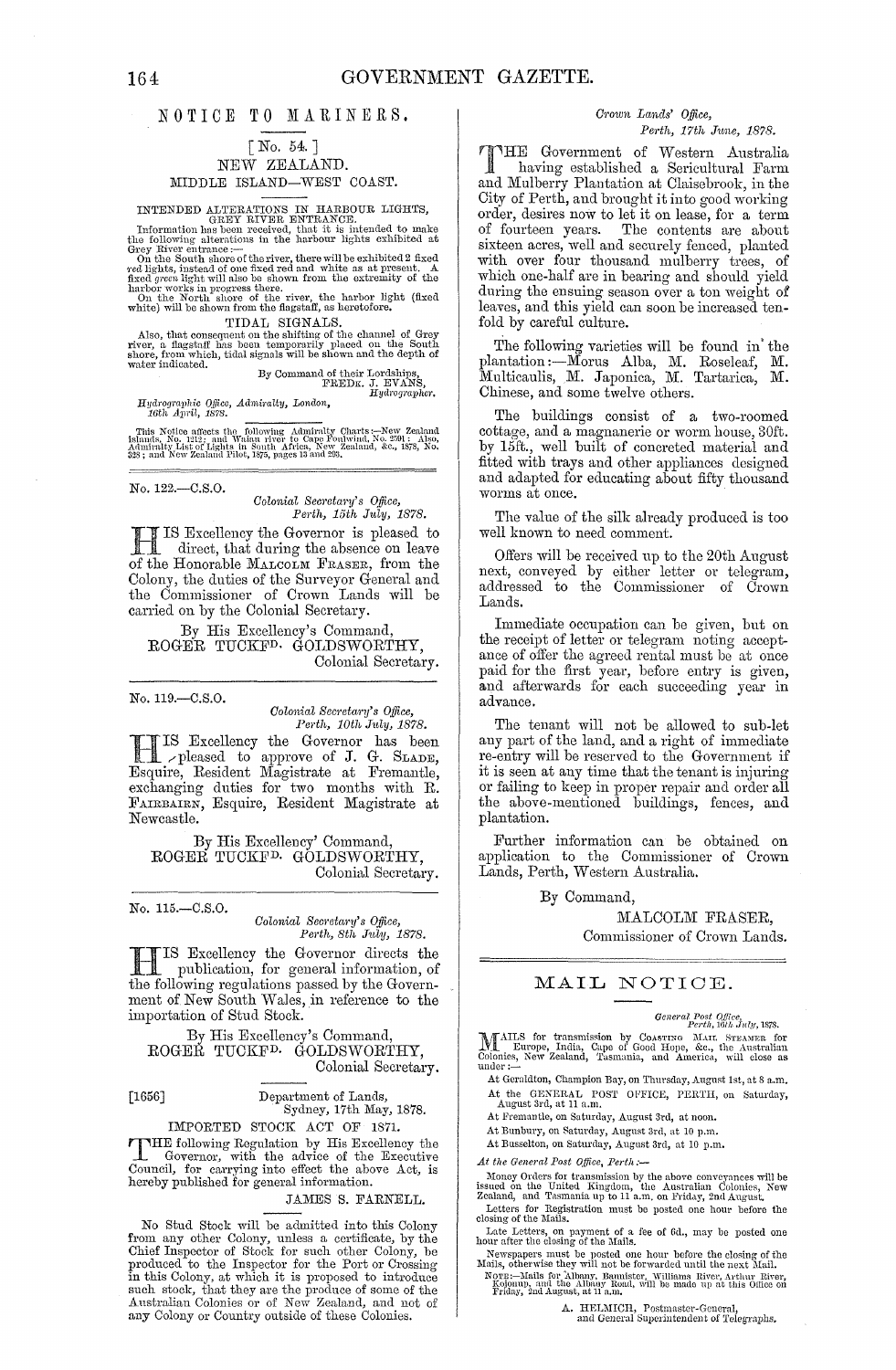*Crown Lands' Office, Pei'th, 10th July, 1878.* 

HIS Excellency the Governor has been pleased, on the recommendation of the Commissioner of Crown Lands, to set apart as Public Reserves the land described in the Schedule below for the purposes herein set forth : $\overline{\phantom{C}}$ RESERVES.

| Recorded<br>Number.   | Content.<br>A. R. P.   | Description of Boundaries.                                                                                                                                                                                                                                                                                                                                                                                                                                                                                                                                                                                                                                                                                                                                                                                                                                 | Purpose for which made.           |
|-----------------------|------------------------|------------------------------------------------------------------------------------------------------------------------------------------------------------------------------------------------------------------------------------------------------------------------------------------------------------------------------------------------------------------------------------------------------------------------------------------------------------------------------------------------------------------------------------------------------------------------------------------------------------------------------------------------------------------------------------------------------------------------------------------------------------------------------------------------------------------------------------------------------------|-----------------------------------|
| 301 A                 | $ 10000 \t0 \t0$       | Bounded by lines starting from the South-west corner<br>of Wellington location 12, and extending South about 20<br>chains, West about 400 chains, to the Sea Coast, thence<br>Northwards to the South-west corner of location 26, and<br>Eastwards along the Southern boundary of location 26, and<br>parts of the boundaries of locations 296, 29, 30, 322, 141,<br>13, 8, 132, 112, and the North boundary of said location<br>12, and from thence Westward and Southward along the<br>boundaries of location 12 to the starting point; and<br>excluding the Northern end of location 41, tillage lease<br>5629, 153A reserve, locations 290, 337, 140, 167, and 267,<br>and such other lands as may be sold or let specially or<br>reserved within the above boundaries.                                                                                | For a Commonage, Bunbury.         |
| $302~\mathrm{\AA}$    | 5000 0 0               | Bounded by lines starting from the South-east corner<br>of Wellington location 61, and extending South to a spot<br>40 chains South from the South corner of location 9,<br>thence West to the South-east corner of location 12,<br>thence North to the South boundary of location 10, and<br>thence to the starting point along the boundaries of<br>locations 10, 27, 295, 305, 45, and 61, and excluding all<br>lands sold or let specially or reserved, within the above<br>boundaries.                                                                                                                                                                                                                                                                                                                                                                | For a Commonage, Dardanup.        |
| $303 \text{ A}$       | $2000 \quad 0 \quad 0$ | Bounded by lines starting from the North-east corner<br>of Reserve 298A, and extending East 145 chains 10 links,<br>South 143 chains 23 links, to the Upper Ferguson Road,<br>and thence Westward along said road to the East<br>boundary of S.O.L. 953; from thence round the Eastern,<br>Northern, and Western boundaries of S.O.L. 953, and<br>location 338, to aforesaid road, and along it South-east-<br>wards to an angle about 7 chains 50 links North, a little<br>West from the South corner of S.O.L. 953, and from the<br>South side of said road at said angle, West 62 chains 50<br>links to a spot 47 links South from the South-east corner<br>of location 287, thence Northwards along the boundaries<br>of location 287, S.O.L. 494, location 358, tillage lease<br>7147, location 368, and said Reserve No. 298A, to starting<br>point. | For a Commonage, Ferguson.        |
| 304 A                 | 5000 0 0               | Part 1. Bounded by lines starting from the left bank<br>of the Vasse River, and extending West about 340 chains<br>through a spot 21 chains South from the boundary of<br>Sussex location 5, thence North 144 chains 50 links to the<br>South boundary of said location, and along it East,<br>South, and East to the Vasse River, and along it up-<br>wards to the starting point, excluding location $\mathbf{b}$ . All<br>bearings true.<br>Part 2. Bounded on the North by the Sea Coast, on<br>the East by Sussex location 6, on the South by Sussex<br>location 5, and on the West by Sussex location 10, ex-<br>cluding all lands sold or let specially or reserved, within<br>the said boundaries. All bearings true.                                                                                                                              | For a Commonage, Busselton.       |
| $305 \; \mathrm{\AA}$ | 8000 0 0               | A square block of land whose sides measure 283 chains<br>in length, and are situated at a distance of 141 chains 50<br>links, North, South, East, and West, respectively, from<br>the centre of the Upper Blackwood Bridge, in the town-<br>site of Bridgetown, excluding all lands sold or let speci-<br>ally or reserved within the above boundaries.                                                                                                                                                                                                                                                                                                                                                                                                                                                                                                    | For a Commonage, Bridge-<br>town. |

MALCOLM FRASER, Commissioner of Crown Lands.

# TENDERS ACCEPTED.

*PttbUc W01'ks' Office, Perth, 17th July, 1878.*  WILLIAM TRIGG,

 $T_1$ <sup>O</sup> erect Assistant Lightkeeper's Quarters,<br>
Oil Store, &c., in accordance with plans and specification, for the sum of £731.

J. HILLMAN, pro Director of Public Works. No. 1l7.-C.S.O.

*Colonial Secretary's Office, Perth, 9th July, 1878.* 

HIS Excellency the Governor has been \_ pleased to appoint F. PEARSE, Esq., to be Deputy Chairman of the Court of Quarter Sessions at Roebourne.

By His Excellency's Command, ROGER TUCKF<sup>D.</sup> GOLDSWORTHY, Colonial Secretary.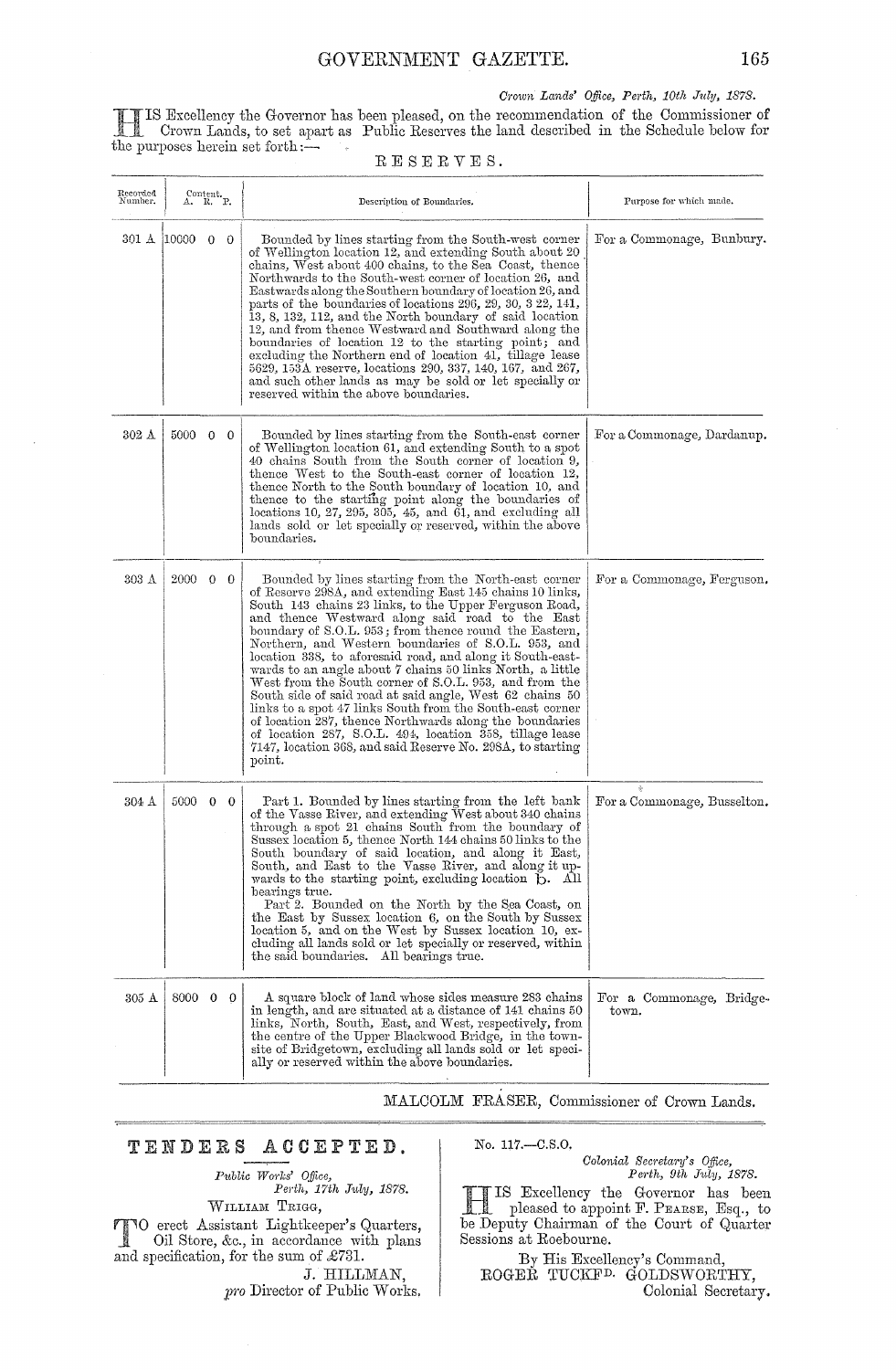No. 123 .- C.S.O.

### Colonial Secretary's Office, Perth, 13th July, 1878.

IS Excellency The Governor directs the publication of the following General Abstract of the Average Amount of the Liabilities and Assets of the National Bank of Australasia, for the Colony of Western Australia, for the Quarter ended 24th June, 1878.

# By His Excellency's Command, ROGER TUCKFD. GOLDSWORTHY, Colonial Secretary.

GENERAL ABSTRACT, shewing the Average Amount of the LIABILITIES and ASSETS of the NATIONAL BANK OF AUSTRALASIA, for the Colony of Western Australia, taken from the several Weekly Statements during the Quarter, from the 31st March to the 24th June, 1878.

| LIABILITIES.                                                                                                                            | Амоимт.                                                            |                                  | ASSETS.                                                                                                                                                                                                                                                      | Амоимт.                | TOTAL.                                  |  |
|-----------------------------------------------------------------------------------------------------------------------------------------|--------------------------------------------------------------------|----------------------------------|--------------------------------------------------------------------------------------------------------------------------------------------------------------------------------------------------------------------------------------------------------------|------------------------|-----------------------------------------|--|
| Not bearing Interest<br>Notes in<br>Circulation<br>Bearing Interest                                                                     | £<br>s. d.<br>$\overline{\phantom{a}}$                             | $\mathfrak{L}$ s.d.<br>6994 18 5 | Coined Gold and Silver and other )<br>Coined Metals<br>Gold and Silver in Bullion or Bars<br>$\ddotsc$<br>Government Securities<br>                                                                                                                          | £<br>s. d.<br><br><br> | £<br>s. d.<br>31916 16 2                |  |
| Not bearing Interest<br>Bills in<br>Circulation<br>Bearing Interest<br>Balances due to other Banks<br>(Not bearing Interest<br>Deposits | $33 - 32 - 32$<br>12 <sub>1</sub><br>, 2, 3, 3, 4<br>49139 0<br>-2 | 846 19 7                         | Landed Property, Premises, &c.<br>Notes and Bills of other Banks<br>Balances due from other Banks<br>Amount of all Debts due to the Bank.<br>including Notes, Bills of Exchange,<br>and all Stock and Funded Debts of<br>every description, excepting Notes, | <br><br>               | 1228<br>67<br>1252 11 4<br>1364<br>4 11 |  |
| Bearing Interest                                                                                                                        | 49212 16                                                           | 98351 16<br>$\overline{4}$       | Bills and Balances due to the said<br>Bank from other Banks                                                                                                                                                                                                  |                        | $61438 \quad 56$                        |  |
| Total Amount of Liabilities                                                                                                             |                                                                    | 106193 14<br>$\overline{4}$      | Total amount of Assets<br>$\cdots$                                                                                                                                                                                                                           |                        | 97200<br>4 G                            |  |

Amount of the Capital Stock paid up at the close of the Quarter ended 31st March, 1878<br>Rate of the last Dividend declared to the Shareholders,  $12\frac{1}{3}$   $\psi$  cent.  $\psi$  annum. £782,550 

Perth, 10th July, 1878.

I, JOSEPH SMYTH, make oath, that to the best of my knowledge and belief, the foregoing Abstract<br>is a true and faithful Account of the Average Amount of Assets and Liabilities of the above Bank for the Colony<br>of Western Aus

Sworn before me at Perth,<br>this 10th day of July, 1878.

G. W. LEAKE, Justice of the Peace.

JOSEPH SMYTH.

JOSEPH SMYTH, Manager.

MALCOLM FRASER,

# WESTERN AUSTRALIA.

Meteorological Observations for the month ending 30th June, 1878.

WIND Registered by Mr. Forsyth, Harbor Master, at Arthur's Head, Fremantle; altitude above the sea 55 feet, in Latitude 32° 02' 14" S., Longitude 115° 45' 12" E.

The other instruments registered are placed in the grounds adjoining the Survey Office, Perth; altitude above the sea 47 feet, in Latitude 31° 57' 25." S., Longitude 115° 52' 02" E.

|                             |                                                                                             |                        |               |               |                                 |                     |                       |            |                                   |                               |                           | ытуеуог сепегал.    |                        |         |
|-----------------------------|---------------------------------------------------------------------------------------------|------------------------|---------------|---------------|---------------------------------|---------------------|-----------------------|------------|-----------------------------------|-------------------------------|---------------------------|---------------------|------------------------|---------|
| Week<br>ending.             | BAROMETER:<br>Mean Reading<br>corrected, and re-<br>duced to sea level.<br>and 32 deg. Fah. | THERMOMETERS IN SHADE. |               |               | RADIATION<br>THERMO-<br>METERS. |                     | WIND.                 |            | DEGREE                            |                               | $\lim_{t\to\infty}$       | EVAPOR-             |                        |         |
|                             |                                                                                             |                        | Dry.          |               | Wet.                            |                     | RAIN:<br>Amount<br>in | Horizontal |                                   | OF<br>HUMIDITY,<br>Saturation | CLOUD:<br>Mean<br>amount. | mя<br>$\frac{0}{2}$ | ATION:<br>Amount<br>in |         |
|                             |                                                                                             | Maxi-<br>mun.          | Mini-<br>mum. | Maxi-<br>mum. | Mini-<br>mum.                   | Solar.              | [Terres-]<br>trial.   | inches.    | velocity in<br>miles, per<br>day. | General<br>direction.         | $=100$ : mean<br>amount.  |                     | Ń<br>۰                 | inches. |
| 7th                         | 30.076                                                                                      | 66.6                   | 48.7          | 61.7          |                                 | $45.0$ 115.0 $43.1$ |                       | 1.265      | 199.22                            | N.W.                          | 71                        | 7.1                 | 4                      | 0.46    |
| 14 <sub>th</sub>            | 30.347                                                                                      | 66.0                   | 48.1          | 61.7          |                                 | 438 1179            | 40.7                  | 0.03       | 208.95                            | S.S.W.                        | 75                        | 2.8                 | 4                      | 0.46    |
| 21st                        | 30.065                                                                                      | 69.3                   | 52.5          | $62 - 4$      | 48.3                            | 109.3               | 44.0                  | 1.45       | 192.57                            | S.S.W.                        | 67                        | 4.5                 | 3.5                    | 0.57    |
| 28th                        | 30:006                                                                                      | 64.5                   | 46.7          | $58 - 1$      | 44.4                            | $113.8$ 39.8        |                       | 0.87       | 281.48                            | N.E.                          | 70                        | 6.7                 | 5.7                    | 0.35    |
| 29th<br>to<br>$_{\rm 30th}$ | 29.861                                                                                      | 64 5                   | 55.8          | 61.9          |                                 | $53.0$ 1100         | 50.4                  | 1.96       | 680.47                            | W.N.W.                        | 82                        | 10.0 <sub>1</sub>   | 8.5                    | 0.08    |

Total Rainfall for the month=5.575 inches.

Thermometers in shade.  $\left\{\begin{array}{ll} \text{Maximum } Dry \\ \text{Minimum } Dry \end{array}\right.$  38.5 on 23rd Highest reading of Barometer 30.493 on 9th  $29^{\circ}654\,$  on  $28\mathrm{th}$ Lowest do.  $_{\rm do.}$ The Observations are taken at Perth at 10 a.m., (excepting Barometer, which is registered at 12 a.m., and at Fremantle, at 6 a.m., and 6 p.m.

M. A. C. FRASER, Observer.

### 166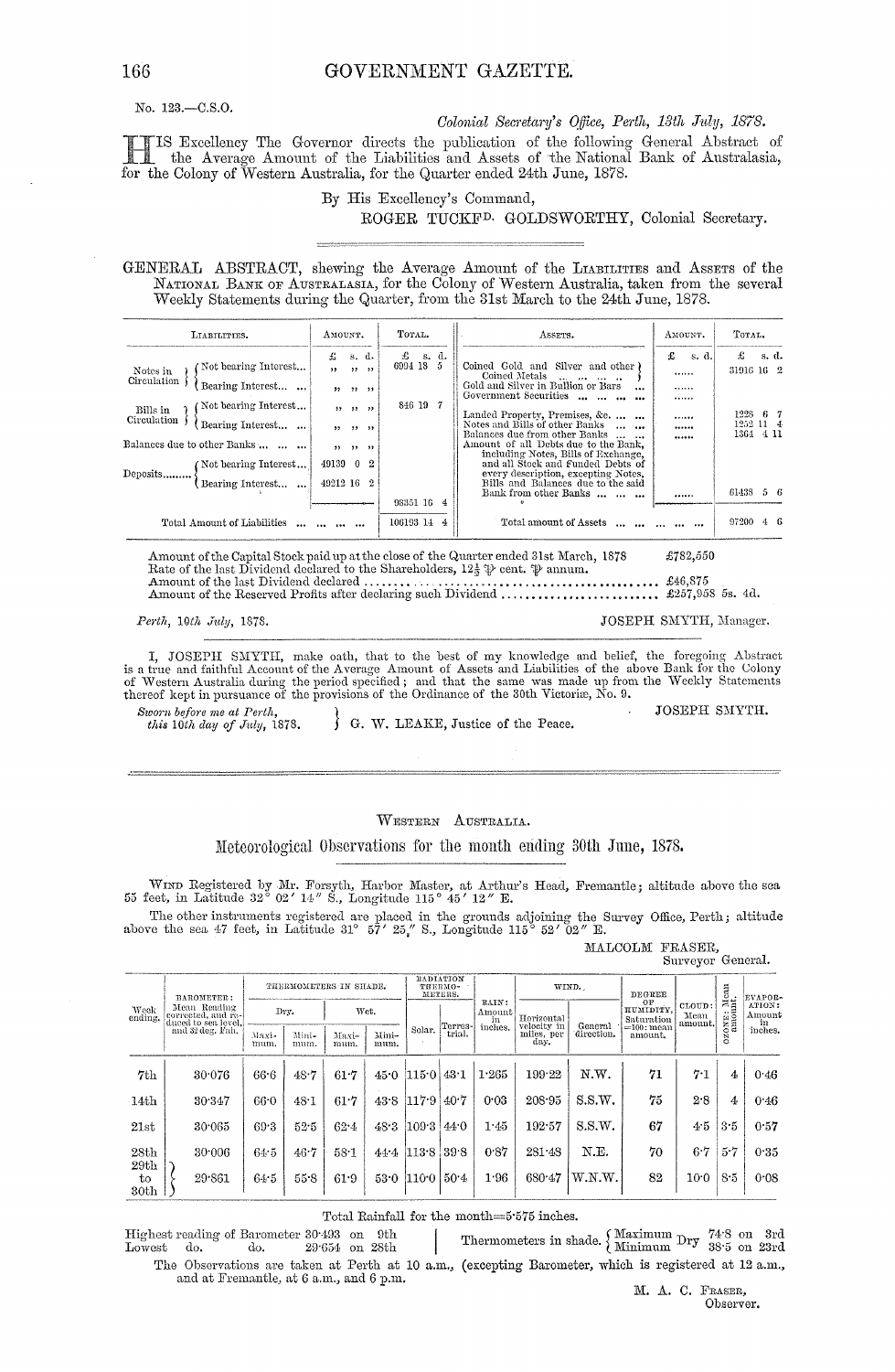# GOVERNMENT GAZETTE.

Crown Lands' Office, Perth, 1st July, 1878.

RETURN of Leases and Licenses transferred during the half-year ending 30th June, 1878:-

| No.                          | CLASS.                                                         | $\Lambda$ CRES.   | DISTRICT.       | $_{\rm FROM}$                        | To                                 |
|------------------------------|----------------------------------------------------------------|-------------------|-----------------|--------------------------------------|------------------------------------|
| 8203                         | 1                                                              | 2000              | Avon.           | Habgood & Absolon                    | Rosendo Salvado.                   |
| A3023                        | ,,                                                             | 1000              | Do.             | Art. J. Wroth                        | Felix Murphy.                      |
| 9570                         | , 2                                                            | 20000             | Do.             | W. M. Parker                         | J. H. Monger.                      |
| 9873                         | ,,                                                             | 10000             | Do.             | Do.                                  | $\operatorname{Do}$ .              |
| 9932                         | $\boldsymbol{2}$                                               | 10000             | Do.             | Do.                                  | Do.<br>Do.                         |
| A 262<br>263                 | $\mathbf{I}% _{T}=\mathbf{I}_{T}\times\mathbf{I}_{T}$<br>$\!2$ | 10000<br>10000    | Do.<br>Do.      | Do.<br>Do.                           | Do.                                |
| $^{\prime}$<br>264<br>, 2, 3 | ,,                                                             | 10000             | Do.             | Do,                                  | Do.                                |
| 197                          | S.O.L.                                                         | 100               | Do.             | Do.                                  | Do.                                |
| 497                          | тÏ.                                                            | 100               | Do.             | Jno. Higgins                         | W. Shaddick.                       |
| 4783<br>6727                 |                                                                | 100<br>100        | Do.<br>Do.      | Do.<br>W. Marwick                    | Do.<br>C. C. Smith.                |
| $\rm 29$                     | s.ö.L                                                          | 300               | Do.             | S. Hogan, Jun.                       | R. Scott.                          |
| 979                          | ,,                                                             | 100               | Do.             | Fred. Beard                          | C. Beard.                          |
| 631                          | ,,                                                             | 100               | Do.             | Edwd. Balmer                         | J. Pilkinton.                      |
| 92<br>$\mathbf{A}$           | $\overline{2}$                                                 | 10000             | Do.             | J. S. Clarkson                       | J. H. Monger.                      |
| 9150<br>5120                 | $\mathbf 1$<br>T.L.                                            | 69500<br>100      | Do.<br>Do.      | Padbury, Loton & Co.                 | Rosendo Salvado.                   |
| 12                           | S.O.L.                                                         | 100               | Do.             | Do.<br>Wm. Ingram                    | C. Hennessey.<br>R. W. Chipper.    |
| 8538                         | 1                                                              | 10000             | Do.             | J. R. F. Wells                       | $C. \& J.$ Heal.                   |
| 935                          | S.O.L.                                                         | 100               | Do.             | Mich. Curly                          | D. Bresnahan.                      |
| 252                          | $\pmb{\mathfrak z}\pmb{\mathfrak z}$                           | 130               | Do.             | John Brown                           | J. H. Monger.                      |
| 111<br>$5120\,$              | , ,<br>T.L.                                                    | 120<br>100        | Do.<br>Do.      | Mich. Brown<br>Chas. Hennessey       | Do.<br>Jas. Butterly.              |
| 389                          | S.O.L.                                                         | 100               | Do.             | John Brown                           | J. H. Monger.                      |
| 5530                         | T.L.                                                           | 100               | Do.             | Mich. Brown                          | Do.                                |
| 5211                         |                                                                | 100               | Do.             | Geo. Throssell                       | W. Chidlow.                        |
| 327                          | s.ő.n.                                                         | 140               | Do.             | Do.                                  | Do.                                |
| 8578<br>$\Lambda$ 100        | 1                                                              | 2000<br>1000      | Do.<br>Do.      | Alf. Martin<br>Do.                   | C. Chitty.<br>Do.                  |
| 141                          | 22<br>S.Ö.L.                                                   | 200               | Do.             | Smith & Lord                         | J. Lockyer.                        |
| 5819                         |                                                                | 100               | Do.             | Jas. Crouch                          | Henry Coles.                       |
| $A\;321$                     | $\ddot{2}$                                                     | 4000              | Do.             | Jno. Sewell                          | S. H. Parker.                      |
| 479                          | $136$ [S.O.L.                                                  | 224<br>$100\,$    | Do.<br>Do.      | Fred. Watts<br>Do.                   | W. E. Marmion & Co.<br>Do.         |
| 9452                         | ï                                                              | 3700              | Cockburn Sound. | A. R. Richardson                     | J. Wellard.                        |
| 9455                         | ,,                                                             | 1200              | Do.             | Do.                                  | Do.                                |
|                              | $1049$ S.O.L.                                                  | 300               | Do.             | E. T. Troode                         | W. S. & G. Pearse.                 |
| 8540                         | 1                                                              | 1000              | Do.             | Richardson & Wellard                 | Mary Petty.                        |
| 1035<br>A2398                | S.O.L.<br>1                                                    | 100<br>10000      | Do.<br>Kent.    | James Brown<br>G. Pettit             | Thomas A. Cook.<br>Jno. Wray. Jun. |
| 1124                         | S.O.L.                                                         | $100\,$           | Kojonup.        | G. Radley                            | Thomas Phillips.                   |
| 866                          | ,,                                                             | 100               | Do.             | Thos. Phillips                       | Saml. Bagg.                        |
| 8647                         | 1                                                              | 7000              | Do.             | Exr. C.L. Vanzuilecom                | Thos. Phillips.                    |
| 8652<br>A2604                | ,,                                                             | 1050<br>10000     | Do.<br>Do.      | Do.                                  | Do.<br>Geo. Shenton.               |
| 8901                         | ,                                                              | 1000              | Melbourne.      | M. Quinn<br>Habgood & Absolon        | Rosendo Salvado.                   |
| A1035                        | , 2, 3<br>,,                                                   | 4550              | Do.             | Do.                                  | Do.                                |
| 156                          | S.0.L.                                                         | 100               | Do.             | Jones & Burnett                      | Geo. Sadler.                       |
| 238                          | ,,                                                             | 100               | Do.             | Do.                                  | Do.                                |
| 351<br>8568                  | $\ddot{i}$                                                     | 130<br>2500       | Do.<br>Do.      | Thomas Jones<br>Padbury, Loton & Co. | Do.<br>Rosendo Salvado.            |
| 8569                         |                                                                | 2500              | Do.             | Do.                                  | Do.                                |
| 786                          | s.ö.L.                                                         | 140               | Do.             | E. Mackintosh                        | Geo. Shenton.                      |
| 945                          | , 1                                                            | 140               | Do.             | Do.                                  | Do.                                |
| 785<br>947                   | ,,                                                             | 100<br><b>150</b> | Do.<br>Do.      | Do.<br>Do.                           | Do.<br>Do.                         |
| 787                          | , ,<br>, 2                                                     | 100               | Do.             | Do.                                  | Do.                                |
| 1034                         | , ,                                                            | 124               | Do.             | Do.                                  | Do.                                |
| 948                          | ,,                                                             | 100               | Do.             | $\operatorname{Do}$ .                | ${\rm Do.}$                        |
| 246                          | ,,                                                             | 150               | Do.             | E. & D. Mackintosh                   | Do.                                |
| 247<br>350                   | ,,                                                             | 100<br>150        | Do.<br>Do.      | Do.<br>E. & S. Mackintosh            | Do.<br>Do.                         |
| 258                          | , 2, 3<br>, 2, 3                                               | 100               | Do.             | E. & G. Mackintosh                   | Do.                                |
| 1111                         | ,,                                                             | 140               | Do.             | Jones & Burnett                      | Geo. Sadler.                       |
| 249                          | ,,                                                             | 100               | Do.             | J. D. Mackintosh                     | Geo. Shenton.                      |
| 250<br>1116                  | ,,                                                             | 100<br>100        | Do.<br>Do.      | Do.                                  | Do.                                |
| 1135                         | , 2, 3                                                         | 100               | Do.             | E. Mackintosh<br>Do.                 | Do.<br>Do.                         |
| 248                          | , 2, 3                                                         | 100               | Do.             | J.D. Mackintosh                      | R. G. M. Meares.                   |
| 8888                         | $\ddot{1}$                                                     | 14700             | Do.             | S. H. Parker                         | J. T. Denny.                       |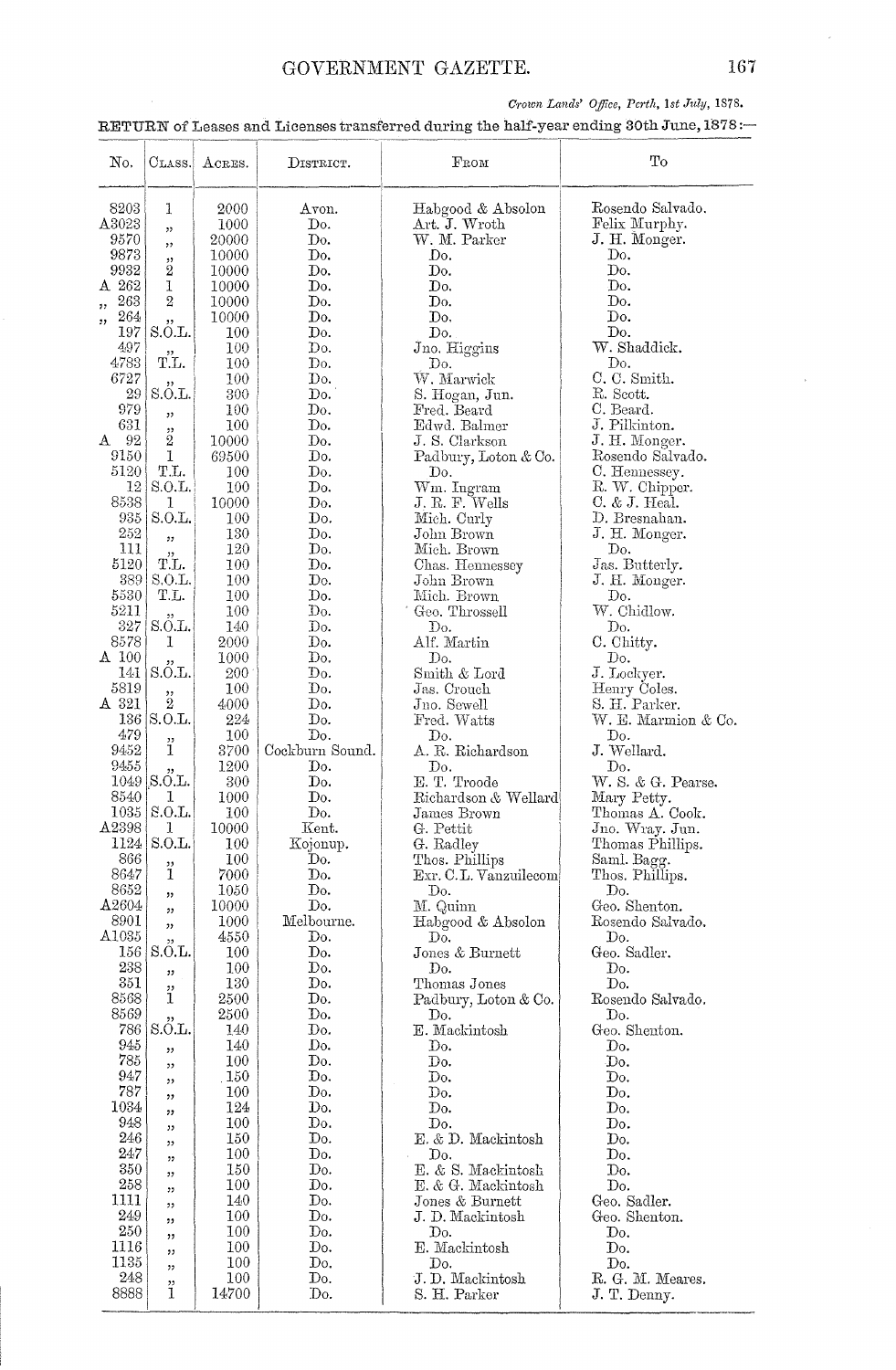# GOVERNMENT GAZETTE.

RETURN of Leases and Licenses transferred during the half-year ending 30th June,  $1878$ -(Continued.)

| No.            | CLASS.                              | ACRES.            | DISTRICT.               | $F_{ROM}$                           | To                               |
|----------------|-------------------------------------|-------------------|-------------------------|-------------------------------------|----------------------------------|
| 1219           | $ $ S.O.L.                          | 100               | Melbourne.              | Alfred. Pointer                     | R. Schüler.                      |
| 9324           | 1                                   | 27400             | Do.                     | S. H. Parker                        | W. Padbury.                      |
| 9451<br>9532   | ,,                                  | 2000<br>20000     | Murray.<br>Nelson.      | A. R. Richardson<br>T. Paisley      | J. Wellard.<br>J. T. Denny.      |
| A 148          | ,,                                  | 15000             | Do.                     | Do.                                 | Do.                              |
| 503            | ,,<br>S.O.L.                        | 150               | Do.                     | Do.                                 | Do.                              |
| N 298          | C                                   | 20000             | $\operatorname{North.}$ | W. S. Hall                          | E. Robinson & Co.                |
| 70<br>N 201    | M.Lic.<br>$\mathbf C$               | 200               | Do.                     | C. Cooper                           | Jos. Shaw.                       |
| 491            |                                     | 100<br>10000      | Do.<br>Do.              | L. C. Burges Jun.<br>F. J. Howlett  | W. Burges & Co.<br>Alf. Howlett. |
| ,,<br>492<br>" | , 1<br>,,                           | 10000             | Do.                     | Do.                                 | Do.                              |
| 107            | S.O.L.                              | 100               | Do.                     | F. L. Von Bibra                     | J. H. Monger.                    |
| 108            | $\vec{P} \cdot \vec{P} \cdot R$     | 100               | Do.                     | Do.                                 | Do.                              |
| 7<br>8556      | 1                                   | 3635<br>4000      | Swan.<br>Do.            | Henry Lukin<br>Exrs. Hen. Morley    | Hope & Craig.<br>Henry Morley.   |
| 8557           | "                                   | 1000              | Do.                     | Do.                                 | Do.                              |
| 8558           | ,,                                  | <b>1600</b>       | Do.                     | Do.                                 | Do.                              |
| 8823           | $\boldsymbol{\mathfrak{z}}$         | 4000              | Do.                     | S. R. Hamersley                     | L. B. Lukin.                     |
| 8825<br>488    | ,,<br>S.O.L.                        | 13000<br>100      | Do.<br>Do.              | G. Shenton<br>$\operatorname{Do}$ . | J. J. Clune & Co.<br>Do.         |
| 489            |                                     | 100               | Do.                     | Do.                                 | Do.                              |
| 173            | , 2<br>,,                           | 100               | $\mathop{\mathrm{Doc}}$ | G. Glyde & Son                      | J. Thompson.                     |
| 8516           | 1                                   | 1000              | Do.                     | Est. A. Warren                      | J. Armstrong.                    |
| 8517           | ,,                                  | 1000              | Do.                     | Do.                                 | Do.<br>Do.                       |
| 8518<br>8519   | ,,                                  | 5000<br>12343     | Do.<br>Do.              | Do.<br>Do.                          | Do.                              |
| A 228          | ,,<br>,,                            | 2000              | Do.                     | Do.                                 | Do.                              |
| 8456           | ,,                                  | 10000             | Do.                     | Exrs. T. C. Gull                    | W. S. Dempster.                  |
| 513            | S.O.L.                              | 100               | Do.                     | Jas. Anderson                       | Edm. Dooling.                    |
| 317<br>1003    | ,,                                  | 100<br>100        | Victoria.<br>Do.        | Ber. McGhee<br>W. Saunders          | F. Pearse.<br>Crowther $& Co.$   |
| 4495           | $\stackrel{\text{''}}{\text{T.L.}}$ | 100               | Do.                     | Do.                                 | Do.                              |
| 9711           | M.L.                                | 20                | Do.                     | Ridley, Bros.                       | Blackwood & Thompson.            |
| 6897           | T.L.                                | 100               | Do.                     | C. A. Fane                          | L. C. Burges.                    |
| 3853<br>A2750  | $\ddot{2}$                          | 100<br>12500      | Do.<br>Do.              | D. & H. Macpherson<br>Do.           | Dun. Macpherson.<br>Do.          |
| ,, 3039        | , 2                                 | 4000              | Do.                     | Do.                                 | Do.                              |
| 9247           | ,,                                  | 10000             | Do.                     | Do.                                 | Do.                              |
| 9248           | ,,                                  | 20000             | Do.                     | Do.                                 | Do.                              |
| 764<br>927     | S.0.L.                              | 100<br>280        | Do.<br>Do.              | W. Bone<br>Do.                      | C. Crowther.<br>Do.              |
| A1122          | $\ddot{2}$                          | 10000             | Do.                     | J. S. Davis                         | M. Smith & Sons.                 |
| 6539           | T.L.                                | 100               | Do.                     | M. Dorgan                           | C. Crowther.                     |
| 6685           | $194$ S.O.L.                        | 100               | Do.                     | Herbert & Styles                    | F. Pearse.                       |
| 5175           | T.L.                                | 100<br>234        | Do.<br>Do.              | Oliver, Bros.<br>Robt. Pettit       | Rich. Mann.<br>F. Pearse.        |
| 5676           | $\overline{\phantom{a}}$            | 166               | Do.                     | Do.                                 | Do.                              |
| 6272           |                                     | 134               | Do.                     | Do.                                 | Do.                              |
| М              | $3\text{ }^2$ M.Lea.                | 20                | Do.                     | Ridley, Bros.                       | Blackwood & Thompson.            |
| A1665<br>9327  | 1                                   | 3000<br>2000      | Wellington.<br>Do.      | Mich. Pollard<br>Do.                | Geo. W. Leake.<br>Do.            |
|                | ,,<br>$974$ S.O.L.                  | 100               | Do.                     | Do.                                 | Do.                              |
| $675\,$        |                                     | 100               | Do.                     | E. G. Higgins                       | Eph. Gardiner.                   |
| 8184           | $\ddot{1}$                          | 2000              | Williams.               | F. Hegarty                          | Edw. Lilly.                      |
| 8185<br>8186   | ,,                                  | 2000<br>2000      | Do.<br>Do.              | $\mathop{\mathrm{Do}}$ .<br>Do.     | Do.<br>Do.                       |
| 9756           | "<br>,,                             | 2000              | Do.                     | H. Hegarty                          | Do.                              |
| 8971           | , ,                                 | 14500             | Do.                     | J. Thompson                         | Dempster & Hooley.               |
| 6693           | T.L.                                | <b>100</b>        | Do.                     | Do.                                 | Do.                              |
| 16<br>А<br>195 | 1                                   | 4000<br>1330      | Do.<br>Do,              | Do.<br>Do.                          | Do.<br>Do.                       |
| 347<br>, 2     | 33<br>, ,                           | 4000              | Do.                     | Do.                                 | Do.                              |
| 324<br>,,      | S.O.L.                              | 100               | Do.                     | Jas. Hickes                         | Geo. Glyde.                      |
| 4579           | T.L.                                | 100               | Do.                     | Sam. J. Crane                       | J. H. Monger.                    |
| 5141<br>6298   | , 2                                 | <b>100</b><br>100 | Do.<br>Do.              | H. H. Brown<br>Do.                  | $C. F. \& W. G. Brown.$<br>Do.   |
| A1405          | ,,<br>1                             | 2000              | Do.                     | Jos. Bailey                         | Edw. Lilly.                      |
| 9476           | ,,                                  | 16000             | Do.                     | $W.$ Jeffries                       | Jno. Hassell.                    |

MALCOLM FRASER, Commissioner of Crown Lands.

 $\overline{\phantom{a}}$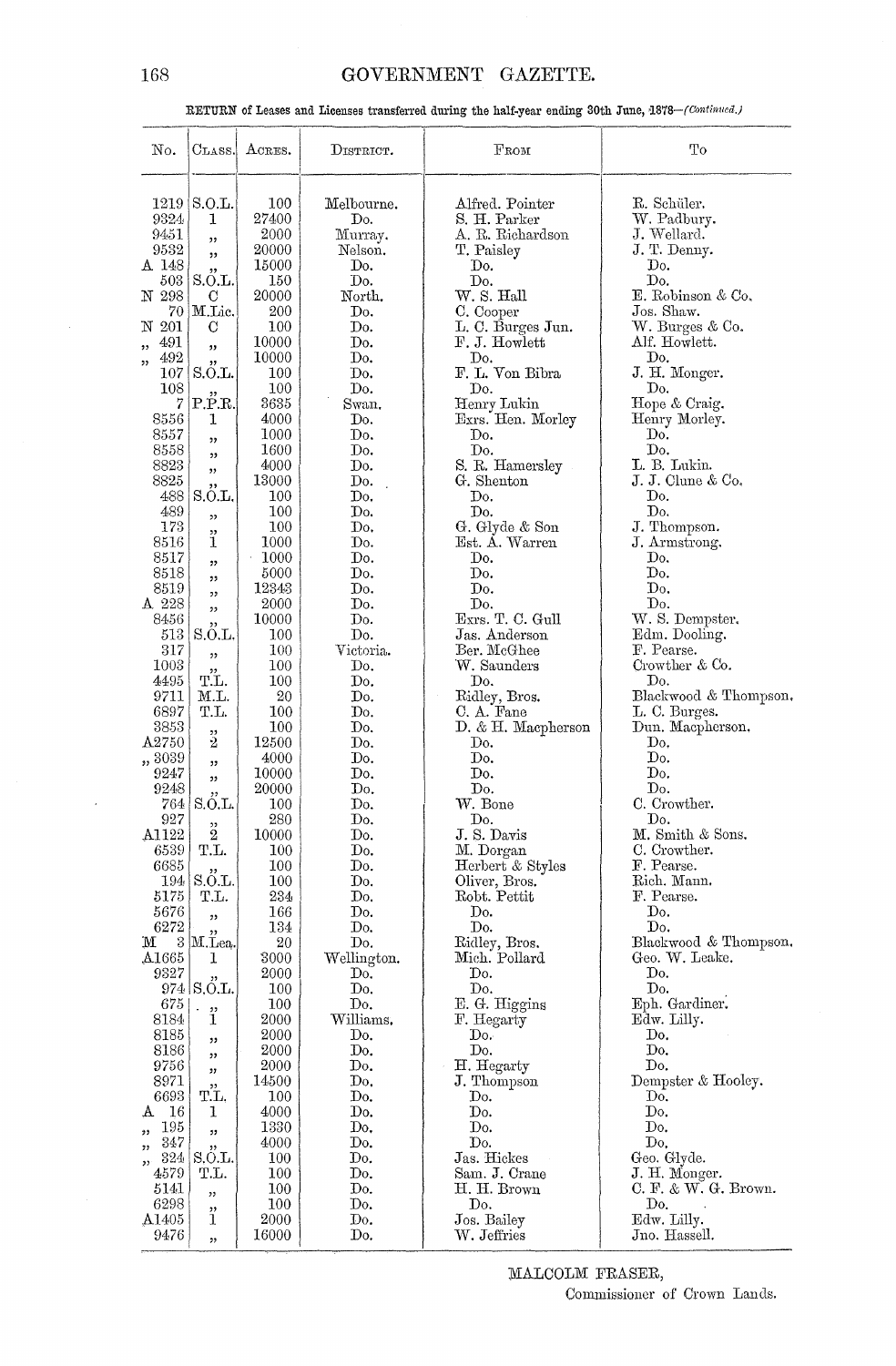Crown Lands' Office,<br>Perth, July 11th, 1878. DETURN of Applications for Leases and<br>
IV Licenses of Crown Lands approved during June, 1878:-

|          | No.                          | Applicants.                                        | Class.                               | Acres.              |                       | Rent.   |                  |
|----------|------------------------------|----------------------------------------------------|--------------------------------------|---------------------|-----------------------|---------|------------------|
|          |                              |                                                    |                                      |                     | £                     | ΄ε.     | đ.               |
|          | 1299                         | Атон.<br>D. Bresnahan, jr.                         | S.O.L.                               | 100                 | 5                     | 0       | 0                |
|          | 1307                         | James Crouch                                       | ,,                                   | $100\,$             | 5                     | 0       | 0                |
|          | 1310                         | James Burns<br>$\ddotsc$                           | ,,                                   | 140                 | 5                     | 5       | 0                |
|          | $\Delta\,3069$               | Alfred Smith<br>.                                  | ,,                                   | $1600\,$            | 1                     | 12      | 0                |
| ,,       | 3073                         | George Walton                                      | ,,                                   | $2000\,$            | 2                     | 0       | 0                |
| ,,       | 3082<br>3083                 | C. C. S <sub>mith</sub><br>Do.                     | ,,                                   | 3320<br>2600        | 3<br>$\boldsymbol{2}$ | 7<br>12 | 0<br>0           |
| ,,       | 3289                         | William Eaton                                      | ,,                                   | $2000\,$            | $\overline{2}$        | 0       | 0                |
| ,,<br>,, | 3296                         | Edward Parker                                      | ,,<br>$\overline{2}$                 | 2000                | 1                     | 0       | 0                |
| ,,       | 3308                         | James B. Roe                                       | 1                                    | 1000                | 1                     | 0       | 0                |
|          |                              | COCKBURN SOUND.                                    |                                      |                     |                       |         |                  |
|          | $\Delta~3257$                | John Wellard                                       | 1                                    | 7000                | 7                     | 0       | 0                |
|          |                              |                                                    |                                      |                     |                       |         |                  |
|          | $\Delta~3353$                | KENT.                                              | 2                                    | 3000                | 1                     | 2       | 6                |
|          | 3354                         | Dempster, Bros.<br>Do.                             |                                      | 4000                | 1                     | 10      | 0                |
| ,,<br>,, | 3355                         | Do.                                                | ,,<br>,,                             | 4000                | 1                     | 10      | 0                |
|          |                              |                                                    |                                      |                     |                       |         |                  |
|          | A 3316                       | MELBOURNE.                                         |                                      |                     |                       |         |                  |
|          |                              | James Clinch                                       | 1                                    | 4000                | 4                     | 0       | 0                |
|          |                              | NELSON.                                            |                                      |                     |                       |         |                  |
|          | 503                          | Thomas Paisley                                     | S.O.<br>Lea.                         | 150                 |                       | 7 10    | 0                |
|          |                              | Nовтн.                                             |                                      |                     |                       |         |                  |
|          | N 1026                       | E. A. Von Bibra                                    | Α                                    | 110000              | 6                     | 17      | 6                |
| ,,       | 1070                         | Jas. & D. Stewart                                  | C                                    | 10000               | 0                     | 12      | 6                |
| 33       | $1071\,$                     | Do.                                                | ,,                                   | 10000               | 0                     | 12      | 6                |
| ,,       | 1072                         | Do.                                                | ,,                                   | 10000               | 0                     | 12      | 6                |
| ,,       | 1073<br>1074                 | Do.<br>K. McLean                                   | ,,                                   | 10000               | 0                     | 12      | 6                |
| ,,       | 1075                         | .<br>Do.                                           | ,,                                   | 2000<br>6600        | 0<br>$\mathbf 0$      | 3<br>6  | 3<br>3           |
| ,,       | 1076                         | .<br>Robt. Clarkson                                | ,,<br>Α                              | 10000               | 2                     | 10      | 0                |
| ,,       | 1079                         | Henry H. Hicks                                     | С                                    | 10000               | $\overline{2}$        | 10      | 0                |
| ,,<br>,, | 1088                         | Hancock & Fisher                                   |                                      | $20000\,$           | 5                     | 0       | 0                |
| ,,       | 1089                         | Do.<br>.                                           | ,,<br>,,                             | 20000               | 5                     | 0       | 0                |
| ,,       | $1090\,$                     | A. E. Anderson                                     | ,,                                   | 20000               | 5                     | 0       | 0                |
| 33       | 1091                         | Do.                                                | "                                    | 200001              | 5                     | 0       | 0                |
|          |                              | SUSSEX.                                            |                                      |                     |                       |         |                  |
|          | $\Delta~3216$                | Henry Scott                                        | 1                                    | 3000                | 3                     | 0       | 0                |
|          |                              | Swan.                                              |                                      |                     |                       |         |                  |
|          | 513                          | James Anderson                                     | S.O.                                 | 100                 | 5                     | 0       | 0                |
|          | 1280                         | Richd. Cockram                                     | Lea<br>S. O.<br>Lic.                 | $100\,$             | 5                     | 0       | 0                |
|          | 1281                         | Do.                                                | ,,                                   | 100                 | 5                     | 0       | 0                |
|          | $\Delta~3273$                | $\operatorname{William} \operatorname{Rock} \dots$ | ï                                    | 1000                | 1                     | 0       | 0                |
| ,,       | 3284                         | H. Brockman                                        | 1                                    | 3000                | 3                     | 0       | 0                |
|          |                              | WELLINGTON.                                        |                                      |                     |                       |         |                  |
|          | 1254                         | Wm. Ecclestone                                     | S. O.<br>Lic.                        | 100                 | 5                     | 0       | 0                |
|          | 1255<br>1256                 | Richd. Trigwell<br>Arthur Shivers                  | ,,                                   | $100\,$<br>$100 \,$ | $\mathbf{5}$<br>5     | 0<br>0  | 0<br>0           |
|          | $\Delta~3195$                | Thos. Marriott                                     | ,,<br>ı                              | 2000                | 2                     | 0       | $\boldsymbol{0}$ |
| ,,       | 3196                         | Lovegrove & Eliot                                  |                                      | $3000\,$            | 3                     | 0       | 0                |
| ,,       | 3197                         | Do.                                                | ,,<br>,,                             | 4000                | 4                     | 0       | 0                |
| "        | 3208                         | William Dilley                                     | "                                    | 3000                | 3                     | 0       | 0                |
| ,,       | 3209                         | Thos. Crampton                                     | ,,                                   | $1000\,$            | 1                     | 0       | $\boldsymbol{0}$ |
| ,,       | 3210                         | Morris B. Smith                                    | ,,                                   | 14700 14            |                       | 14      | 0                |
| ,,       | 3211                         | James Rodgers                                      | "                                    | 4000                | 4                     | 0       | 0                |
|          |                              | WILLIAMS.                                          |                                      |                     |                       |         |                  |
|          | 377                          | J. E. McAullay                                     | S.O.<br>$_{\rm s. \, O.}_{\rm Lic.}$ | 100                 | 5                     | 0       | 0                |
|          | $_{1301}$<br>$\Delta\, 3235$ | Henry Williams                                     | ı                                    | 100<br>$2000\,$     | 5<br>2                | 0<br>0  | 0<br>0           |
| ,,       | 3236                         | John Taylor<br>Hooley & New                        |                                      | 4000                | 4                     | 0       | 0                |
|          |                              |                                                    | ,,                                   |                     |                       |         |                  |

MALCOLM FRASER, Commissioner of Crown Lands.

# Crown Lands' Office,<br>Perth, 11th July, 1878.

ETURN of Applications to Purchase DETURN of Approaches & A  $1878:$ 

| No.              | Applicants.                                    | Acres.     | PURCHASE<br>MONEY.                         |  |  |  |  |
|------------------|------------------------------------------------|------------|--------------------------------------------|--|--|--|--|
| 1004<br>$1005\,$ | AVON.<br>E.T.H.B. Lennard<br>Do.               | 124<br>180 | £<br>đ.<br>s.<br>62<br>$\theta$<br>0<br>90 |  |  |  |  |
| 803              | Swan.<br>Henry Brockman                        | 40         | 20<br>0<br>$\Omega$                        |  |  |  |  |
| 376<br>377       | WELLINGTON.<br>James Cleary*<br>Richard Busher | 100<br>42  | 2 15<br>0<br>21                            |  |  |  |  |

# \* Clause 44.

#### MALCOLM FRASER, Commissioner of Crown Lands.

### DEPARTMENT OF LAND TITLES.

Transfer of Land Act, 1874.

The CHENNE NOTICE that Thomas William Salkilld of the<br>
TRAKE NOTICE that Thomas William Salkilld of the<br>
City of Perth commission agent as claiming to be<br>
the owner of an estate in fee simple in possession in the<br>
lands h

AND FURER TAKE NOTICE that all persons<br>claiming to have any title or interest in the said land<br>are HEREBY REQUIRED to lodge with the Registrar of<br>Titles on or before the 2nd day of August a *caveat*<br>forbidding the same fro

J. C. H. JAMES Commissioner of Land Titles.

# Transfer of Land Act, 1874.  $\frac{71}{1878}$

July 16th, 1878.

July 16th, 1878.

**FINAKE NOTICE** that William Spencer of the town of Bunbury merchant has made application to be certificated as the owner of an estate in fee simple in becomes as the owner or an estate in ree simple in<br>possession in the following parcels of land situate in<br>Bunbury aforesaid. Building Lots 73, 75, 76, 191, 192,<br>232, 233 and 234 as the same are respectively described<br>in th

AND FURTHER TAKE NOTICE that all other persons AND FUNTERE TAKE NOTICE that all other persons<br>claiming to have any estate right title or interest in the<br>above lands or in any of them ARE HERENT REQUIRED<br>to lodge with the Registrar of Titles on or before the<br>31st day of

Transfer of Land Act 1874.  $\frac{73}{1878}$ 

 $I^*$ <sup>1874</sup><br>
In the County of Villiers in the Province of Victoria<br>
in the County of Villiers in the Province of Victoria<br>
widow and relict of the late Benjamin Francis Helpman-<br>
of the same place gentleman deceased as cl the lands hereinafter mentioned has made application to bring the same under the operation of the above Act.<br>All that and those parcel of land situate in the town

All that and those parcel of land situate in the town<br>of Fremantle being<br>Building Lots 560 and 561 as the same are respectively<br>described in the records of the Survey Office.<br>AND FURTER TAKE NOTICE that all persons claimi the operation of the said Act.

J. C. H. JAMES, Commissioner of Land Titles.

Perth, 17th July, 1878.